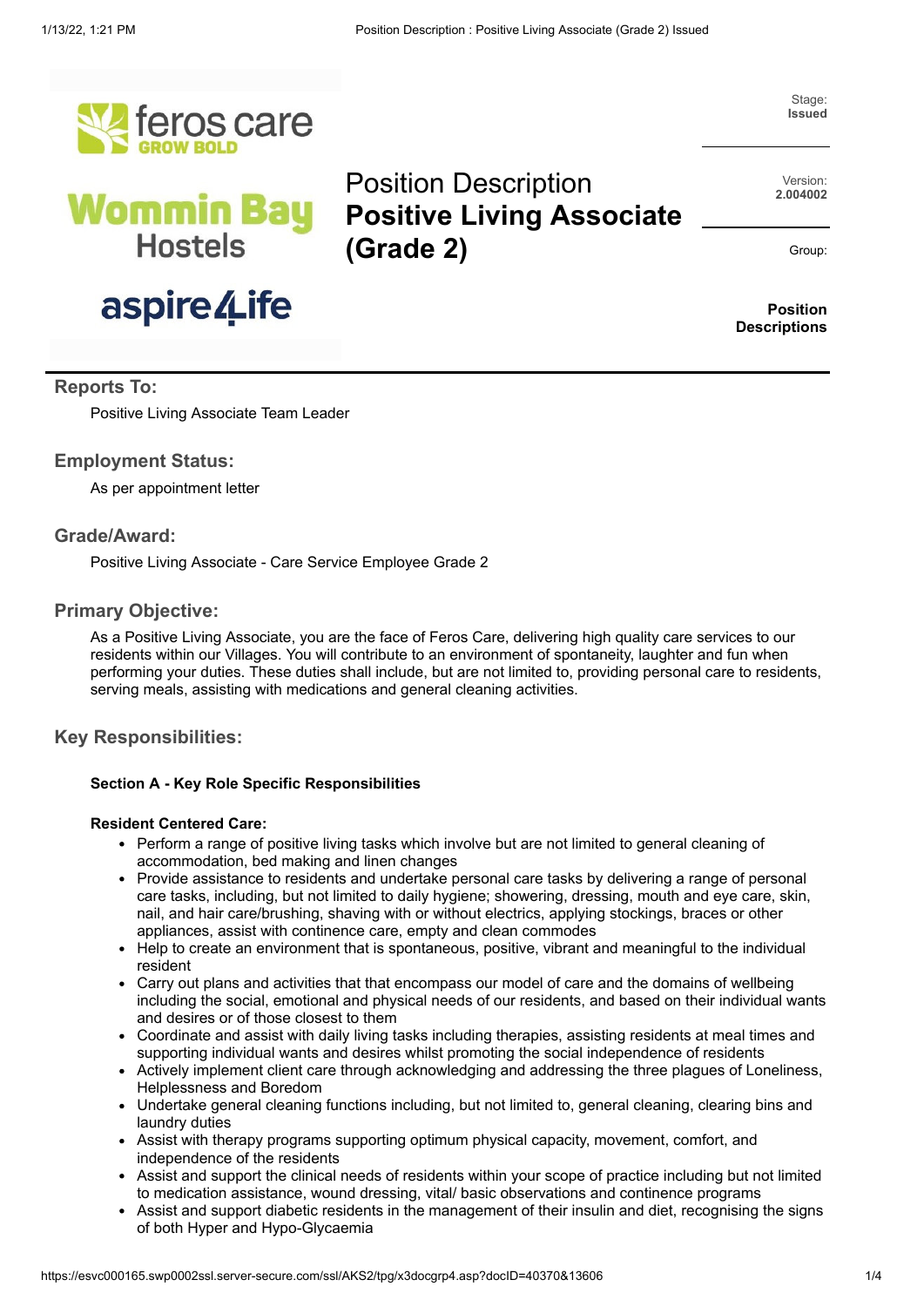- Recognise, report and respond appropriately to changes in the condition of residents, within the skills and competence of the employee and in accordance with Feros Care's policies and procedures
- Assist with therapy programs supporting optimum physical capacity, movement, comfort, and independence of the residents
- Assist in the development and implementation of programs of activities for residents under the supervision of the Wellbeing Lead, Positive Living Manager, Positive Living Team Leader or Registered Nurse

#### **Team Approach:**

- Take an active role in the day to day operations of the team including participation in care planning, reviews and reporting issues to the Team Leader
- Act as a mentor and supervise Positive Living Associates- Grade 1 undertaking and supporting you with personal care tasks
- Engage with volunteers to support positive living activities and resident support activities
- Help maintain a safe working and living environment in the residential setting and ensure adherence to all WHS legislation, policies and procedures which include:
	- reporting of incidents and hazards within the workplace
	- compliance with infection control and food safety (HACCP) requirements
	- correct manual handling using lifting equipment and other assisting devices as required
- Display professional, ethical, positive and consistent behaviour within the work environment at all times

#### **Documentation and Quality:**

- Ensure services, observations, incidents and accidents are recorded and notified to the Team Leader/ Registered Nurse in charge. The documentation you are required to complete include, but are not limited to, the following:
	- Complete accurate documentation for each resident service, recording services provided, time taken and any additional tasks performed
	- Report, document and communicate to the Team Leader any changes in client care and/or service requirements, such as requests and additional needs
	- Report, document and communicate to the Team Leader any incidents or accidents that have occurred during your shift
- Ensure all appropriate work practice and documentation meet the legislative and funding requirements, organisational policy and procedures
- Respond to customer feedback, completing required documentation and reporting to your supervisor
- Contribute to our continuous improvement program by undertaking/ participating in audits and completing required documentation
- Proactively participate and undertake projects and activities as requested by your supervisor

#### **Section B - Our Common Purpose**

#### **Living our Values:**

At Feros Care, every person plays an important role in helping us to **empower people to live their best life.** Our **BOLD Values** are unique to us and underpin our much bolder aspirations for our clients, residents, patients, participants and customers. Our values are not just words on a wall or a piece of paper, they shape how we behave and they can be felt by the people who work with us, people who visit us or people who receive services from us.

As part of the Feros Care team you are expected to live the values:

- **GAME CHANGERS** *Innovators not imitators* We are the powerhouse of reinvention. We reframe perceptions and challenge conventions.
- **TRIBAL SHAPERS** *Together we thrive* We bring our "A" game every day. We work to build a great culture and communities where everyone matters.
- **DREAM MAKERS** *Powered by possibility* We create a place where our customers' wildest vision of what's possible comes to life.
- **VIBRANT CREATORS** *Positive and playful* We don't fit in we stand out. Our energy is electric, our people are passionate and our purpose is real.
- **KINDNESS WARRIORS** *Committed to care* We give our time, energy, integrity and knowledge, but above all we give our hearts.

#### **Leading with Technology:**

Feros Care utilises technology to not only support our clients live their best lives, but it's also the way we communicate; the way we report and document; the way we learn; the way we participate and most importantly how we engage with each other. To join us you must be: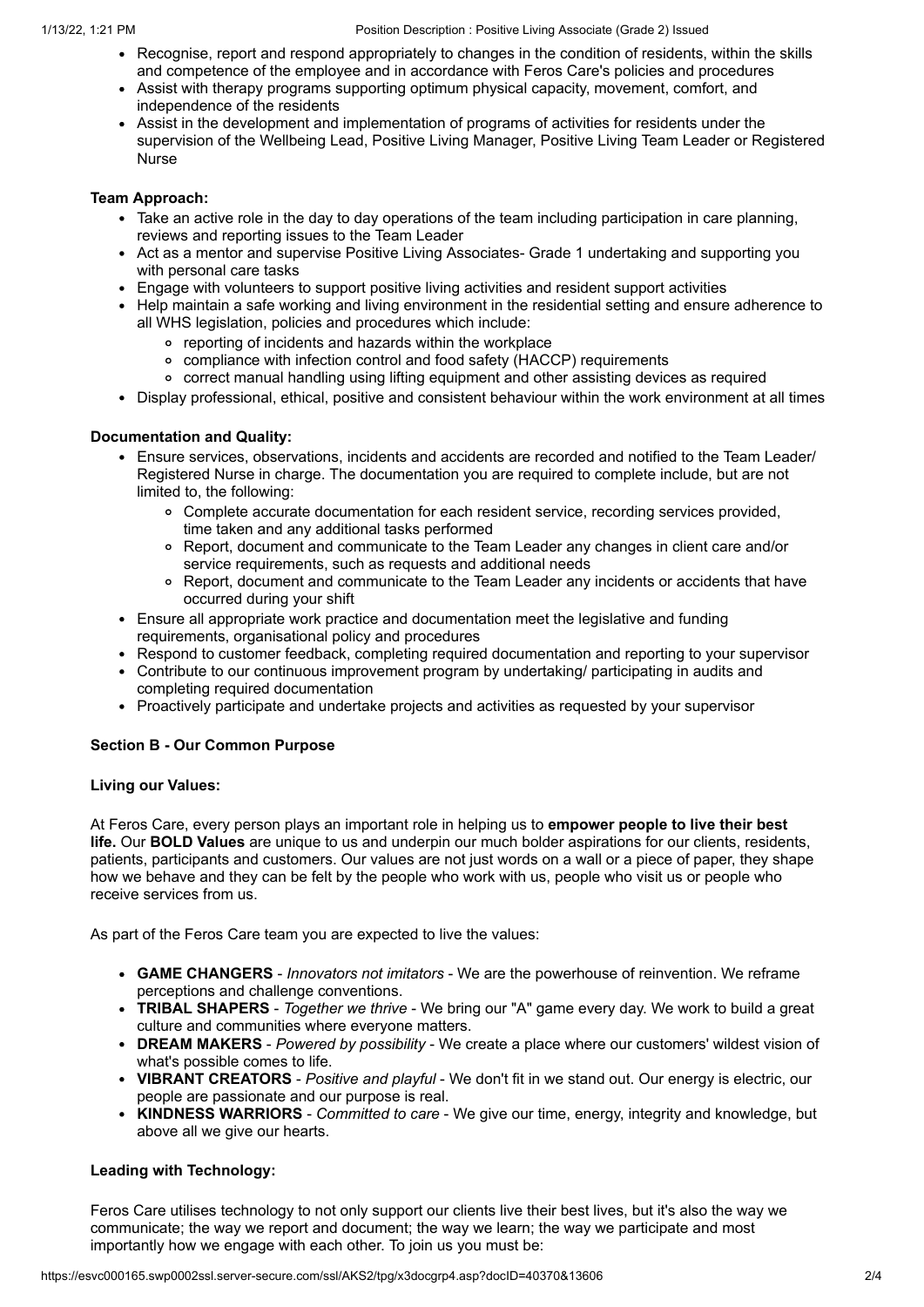- Willing to embrace technology solutions that will not only help our clients but also allow you to learn, participate and engage with your work colleagues and the organisation
- Confident using technology such as smart phones, tablets, laptops, video conferencing, GPS and search engines to access information and support our clients
- Eager to look for new and exciting ways to support our clients with technology that will solve issues and achieve their goals

## **Work Health and Safety (WHS):**

All Feros Care staff have a duty of care and a legal obligation to ensure that they:

- Undertake work in a manner that is not harmful to their health and safety or the health and safety of others
- Comply with the Feros Care WHS Management System requirements particularly manual handling, infection control, emergency, food safety and personal protective equipment requirements
- Attend and actively participate in WHS and other mandatory training
- Monitor workplace conditions and report:
	- o Ideas which may improve health and safety
	- Any work related or personal injury or illness (where it may affect their ability to work safely)
	- Any work related incident they witness, including bullying and harassment
	- Hazards and incidents including any malfunction or inadequacies of equipment
- Correct minor hazards as applicable

All staff are encouraged to be proactive and participate in activities and programs designed to improve health and safety.

# **Personal Attributes and Qualities:**

To be highly effective in this role you will need to identify with the following personal qualities:

- Genuinely listens and takes time to understand the real message
- Able to prioritise and deal effectively with multiple conflicting priorities
- Clearly enjoys interacting and engaging with clients
- Presents professionally at all times in dress, appearance and communication
- Safety and risk conscious
- Embraces new technology
- Able to think on your feet
- Ensures clients are in the driving seat of decisions
- Resilient when under pressure
- Overcomes challenges with enthusiasm and positivity
- Adapts willingly to change, viewing it as a learning opportunity
- Stays true to the essence of Feros Care (culture, values, philosophy, service model) during change situations
- Tirelessly determined to complete tasks and see them through
- Motivated by making a real difference to the lives of others

# **Criminal History:**

This position requires a mandatory National Police Check to be conducted if chosen to be the successful candidate. The National Police Check will be renewed every 3 years.

# **Essential Criteria for Position:**

#### **Essential Skills, Experience and Knowledge:**

- Passion for supporting older people to live their best life
- Ability and willingness to work shift work over a 7 day/24 hour roster
- Work experience or lived experience supporting people with care needs and/or
- Experience delivering hospitality or domestic services in an aged care or group home setting
- Physical fitness and strength consistent with the requirements of the role
- Ability to positively contribute to a team environment
- Demonstrated enthusiasm and commitment to implementing our Model of Care and living our Feros Care values
- Willingness to perform general cleaning duties

#### **Qualifications, Certificates and Registrations:**

Certificate III in Individual Support or similar